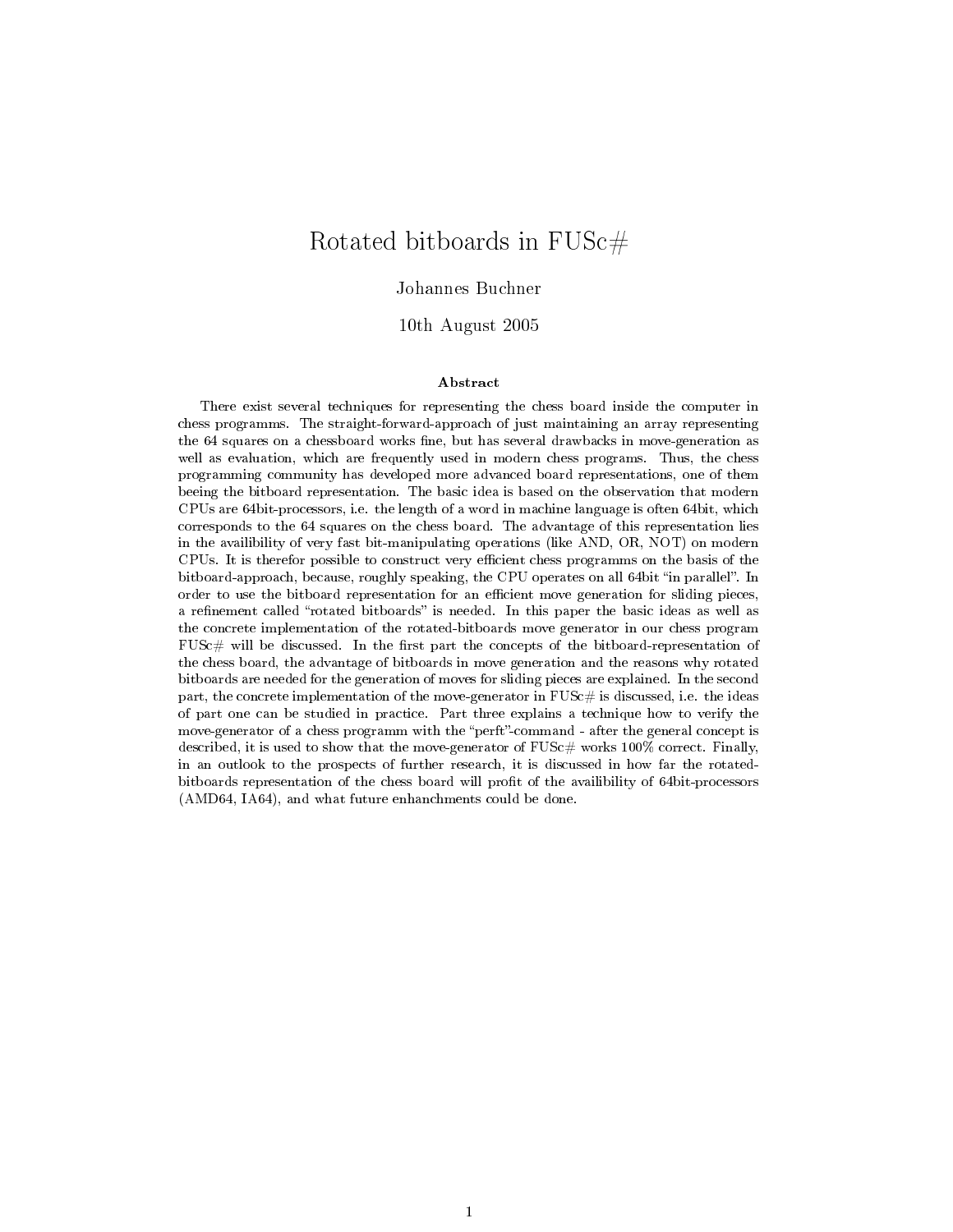# Contents

| 1        |     |          | Introduction to bitboards                                                                                                                                                                                                     |  | 3               |
|----------|-----|----------|-------------------------------------------------------------------------------------------------------------------------------------------------------------------------------------------------------------------------------|--|-----------------|
|          | 1.1 |          |                                                                                                                                                                                                                               |  | $\sqrt{3}$      |
|          | 1.2 |          |                                                                                                                                                                                                                               |  | 3               |
|          | 1.3 |          | The bitboard-approach towards move generation                                                                                                                                                                                 |  | $\overline{4}$  |
|          |     | 1.3.1    |                                                                                                                                                                                                                               |  | $\overline{4}$  |
|          |     | 132      |                                                                                                                                                                                                                               |  | $\overline{4}$  |
|          |     | 133      |                                                                                                                                                                                                                               |  | $\overline{4}$  |
|          | 1.4 |          |                                                                                                                                                                                                                               |  | 5               |
| $\bf{2}$ |     |          | Move generation in $FUSc\#$                                                                                                                                                                                                   |  | $\overline{5}$  |
|          | 2.1 |          |                                                                                                                                                                                                                               |  | $\overline{5}$  |
|          | 2.2 |          |                                                                                                                                                                                                                               |  | 6               |
|          |     | 2.2.1    |                                                                                                                                                                                                                               |  | $6\phantom{.}6$ |
|          |     | 2.2.2    | Pawn captures response to the contract of the contract of the contract of the contract of the contract of the contract of the contract of the contract of the contract of the contract of the contract of the contract of the |  | $\overline{7}$  |
|          |     | 2.2.3    |                                                                                                                                                                                                                               |  | $\overline{7}$  |
|          | 2.3 |          |                                                                                                                                                                                                                               |  | $\overline{7}$  |
|          |     | 2.3.1    |                                                                                                                                                                                                                               |  | $\overline{7}$  |
|          |     | 2.3.2    |                                                                                                                                                                                                                               |  | 8               |
|          |     |          |                                                                                                                                                                                                                               |  | $\,8\,$         |
|          | 2.4 | 2.4.1    |                                                                                                                                                                                                                               |  | 8               |
|          |     | 2.4.2    |                                                                                                                                                                                                                               |  | 9               |
|          |     |          |                                                                                                                                                                                                                               |  |                 |
|          |     |          |                                                                                                                                                                                                                               |  |                 |
|          |     | 2.4.3    | Queens                                                                                                                                                                                                                        |  | 10              |
| 3        |     |          | Verifying the move-generator in $FUSc\#$                                                                                                                                                                                      |  | 10              |
|          | 3.1 |          |                                                                                                                                                                                                                               |  | 10              |
|          | 3.2 |          |                                                                                                                                                                                                                               |  | 11              |
|          |     | 3.2.1    |                                                                                                                                                                                                                               |  | 11              |
|          |     | 322      |                                                                                                                                                                                                                               |  | 11              |
|          |     | 3.2.3    | An endgame Position resources in the contract of the contract of the contract of the contract of the contract of the contract of the contract of the contract of the contract of the contract of the contract of the contract |  | 11              |
|          | 3.3 |          |                                                                                                                                                                                                                               |  | 12              |
|          |     |          |                                                                                                                                                                                                                               |  |                 |
| 4        |     |          | Conclusions and further research                                                                                                                                                                                              |  | 12              |
| 5        |     | Appendix |                                                                                                                                                                                                                               |  | 13              |
|          | 5.1 |          |                                                                                                                                                                                                                               |  | 13              |
|          |     | 5.1.1    | The normal bitboard                                                                                                                                                                                                           |  | 13              |
|          |     | 5.1.2    |                                                                                                                                                                                                                               |  | 13              |
|          |     | 5.1.3    |                                                                                                                                                                                                                               |  | 14              |
|          |     | 5.1.4    |                                                                                                                                                                                                                               |  | 14              |
|          | 5.2 |          | "perft"-output for FUSc# and Crafty                                                                                                                                                                                           |  | 14              |
|          |     | 5.2.1    | .<br>The contract of the contract of the contract of the contract of the contract of the contract of the contract of<br>$FUSc\#$                                                                                              |  | 14              |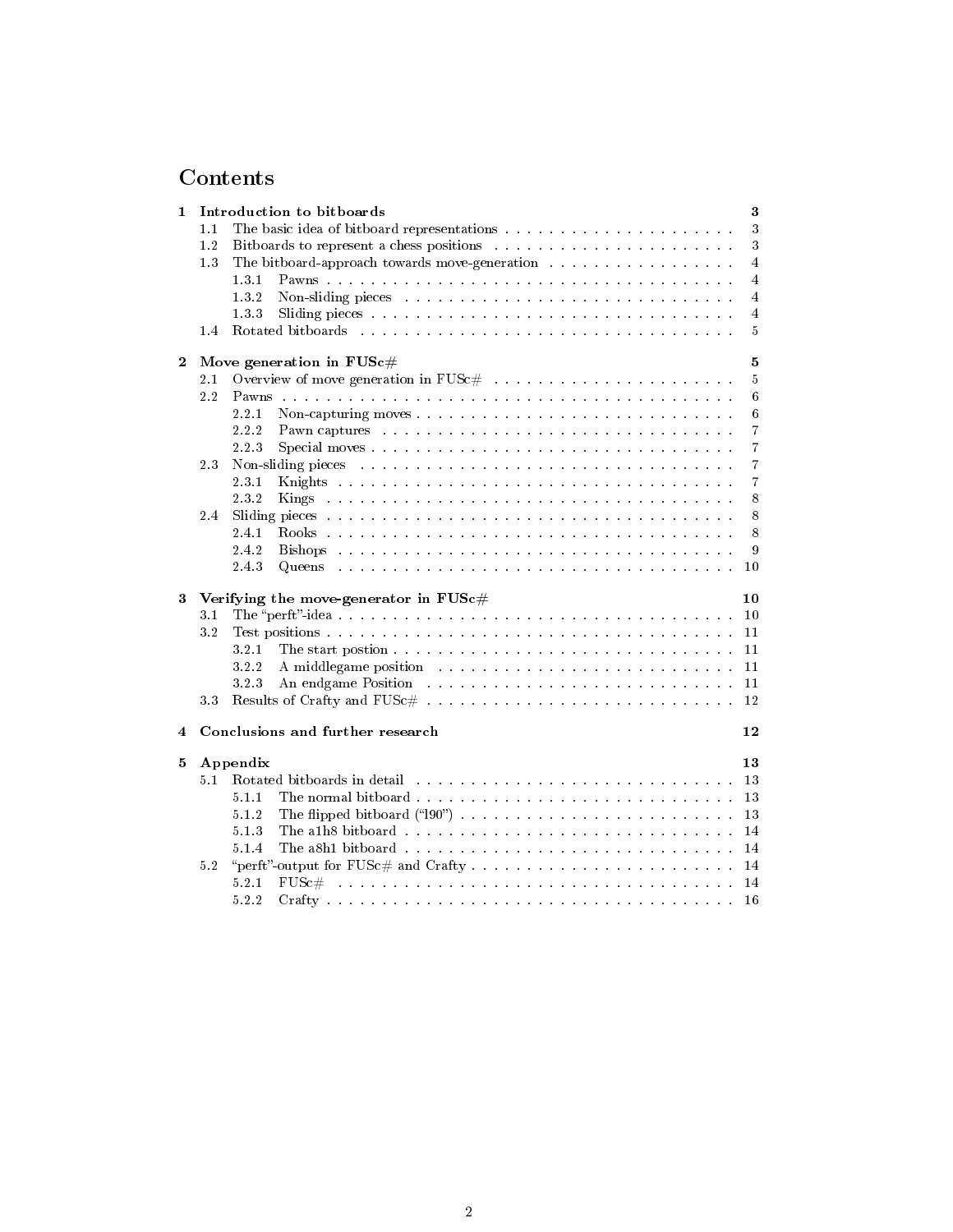## 1 Introduction to bitboards

#### 1.1 The basic idea of bitboard representations

The idea for the bitboard representation of the chessboard is based on the observation that modern CPUs are 64bit-processors, i.e. the length of a word in machine language is nowadays often 64bit. Those 64bit-words will correspond to the 64 squares on the chess board, and those "bitboards" (the name that is used for an unsigned int64) are used to represent various information about the position on the chessboard. The advantage of this representation lies in the availibility of very fast bit-manipulating operations on modern CPUs: On 64bit-machines, operations like AND, OR, NOT etc. can be executed on a 64bit "bitboard" in only one cycle. It is therefor to construct very efficient chess programms on the basis of the bitboard-approach, because, roughly speaking, the CPU operates on all 64bit "in parallel". Details how this works exactly will be given in sections 1.2 and 1.3.

In the history of computer chess, there were several authors who used variants of the bitboardrepresentation in their chess engines. As early as in the seventies, Slate and Atkin described the idea of using bitboards in their program "CHESS 4.5" (see [3], chapter 4). Another prominent programms that used this technique successfully is the former computer chess champion "Cray Blitz", written by Robert Hyatt, who continued to develop the program as an open-source project called "Crafty"  $([9])$ . Another world-class chess engine using bitboards is DarkThought, developed at the university of Karlsruhe in the late 90s. Crafty and DarkThought were also the first programs that used an important refinement of the bitboard-representation called "rotated bitboards" (see section 1.4) . The author of DarkThought Ernst A. Heinz gives an overview of rotated bitboards as used in DarkThought (see [2]), which inspired much of our own developments.

#### 1.2 Bitboards to represent a chess positions

In each bitboard, a special information/property of the position can be encoded, where a "1" in the bitboard means the property is true for the given square, while a  $0$  means the property is not true. As an example, consider a bitboard "w\_occ" that contains the information which square is occupied by a white piece - all squares corresponding to a  $1$ " are occupied by a white piece, the others are not.

In order to represent a chess position, one "bitboard" is of course not enough - only the combination of several bitboards can contain the complete information of a position. Let's consider the following bitboards:

- one bitboard for each type of piece: "pawns", "knights", "bishops", "rooks", "queens", "kings"
- two bitboards "w\_occ" and "b\_occ" indicating which squares are occupied by which color
- a collection of bitboards encoding the occupied squares in a "rotated" manner (see  $1.4$ )

In this representation, the white pawns can be obtained by "ANDing" the "pawns"-bitboard (in which the pawns of both colors are encoded) with the "w\_occ"-bitboard:

```
white_pawns = pawns AND w_occ
```
Another example is computing the empty squares. For this, the white and black pieces are "ANDed", and then the bitwise complement ("NOT") is formed:

empty\_squares = NOT (w\_occ AND b\_occ)

By following this idea and using the bitwise operations "AND", " $OR$ ", "NOT" etc., many more interesting information can be computed from the bitboards very efficiently.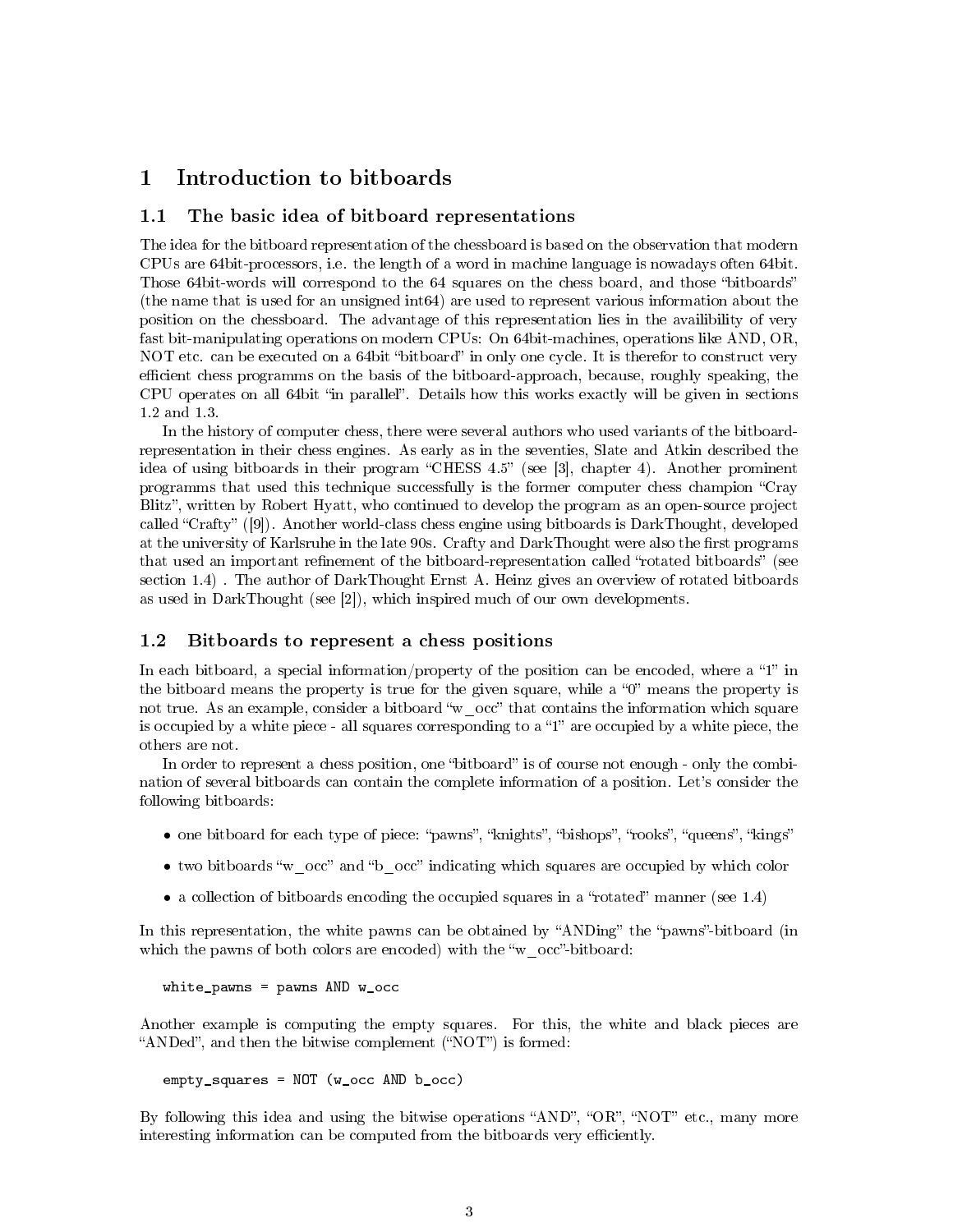#### 1.3 The bitboard-approach towards move-generation

The move-generation is used many times during the search-algorithms used in chess programs. Therfor, an efficient move-generation is needed. Based on the bitboard-approach, there exist different strategies for each of the piece-types in chess. One important concept is to compute bitboards of all possible moves (e.g. of a knight) from all the squares beforehand during the initialisation of the program, and store this information in a data-structure that provides efficient access to these pre-computed moves during the move-generation. For non-sliding pieces, this approach works straighforward, but for sliding-pieces some more tricks are needed. which are explained in the next section (1.4). But let's start with looking at generating moves for pawns, which uses a different but very elegant way of using the bitboard-representation.

#### 1.3.1 Pawns

The idea for generating pawn moves using bitboards is based on the "shift"-operations that exist on all microprocessors: by shifting the bitboard containing the white pawns to the left by 8 positions, the non-capturing moves of all (up to 8) white pawns can be generated simultaneously (this shifted bitboard has to be "ANDed" with the empty squares in order to be valid)! For pawn captures, just shift to the left by 7 and 9 respectively, and "AND" with the black pieces. Although this looks amazingly fast on first sight, in practice some of the advantage of the parallel generation is lost when the moves must be put into a move list seperately (see section 2.2 for details). Maybe this could be avoided in some cases, and there are some ideas for future developments (see 4).

#### 1.3.2 Non-sliding pieces

For non-sliding pieces like knight or king all possible moves from all the squares of a chess board are computed during the initialisation of the program and stored in arrays indexed by the from-field, i.e. there exist 2 arrays:

- knight moves [from-field]
- $\bullet$  king moves[from-field]

In knight moves [c1], for example, a bitboard that contains all possible "to-squares" for a knight standing on field "c1" is stored. During move generation, this bitboard can be "ANDed" with a bitboard containing the fields that are not occupied by own pieces (i.e.  $NOT(own\text{ pieces})$ ) to produce all knight moves from c1. But there are more possibilities: if knight\_moves[c1] is "ANDed" with the opponents pieces, only capture-moves will be produced (this is needed very often e.g. during quiescence search). In general, very advanced move generation schemes are possible, e.g. "moves that attack the region of the opponent king" could be genrated by "ANDing" the possible to-squares with a bitboard that encode the fields near to the opponent king. These examples show the flexibility of the bitboard-approach.

Although this technique works fine for non-sliding pieces, there are diffculties when starting to think about sliding pieces, which will be covered in the next section.

#### 1.3.3 Sliding pieces

Computing "all possible moves from all squares" for sliding pieces is not as easy as for nonsliding pieces, because the possible moves for a sliding piece will depend on the configuration of the line/file/diagonal it is standing. For example, on a compleatly empty chessboard, a bishop standing in one of the corners will have plenty of moves, but in other positions with own pieces standing next to it and blocking its diagonal, there might be not even one move possible for the bishop. Therfor, the idea for bitboard-move-generation for sliding pieces is to compute all the possible moves for all squares and all configurations of the involved ranks/files/diagonals! For example, the rank-moves for a rook standing on a1 on an otherwise empty chessboard will be stored in "rank moves[a1][00000001]", with the second index of the array beeing the configuration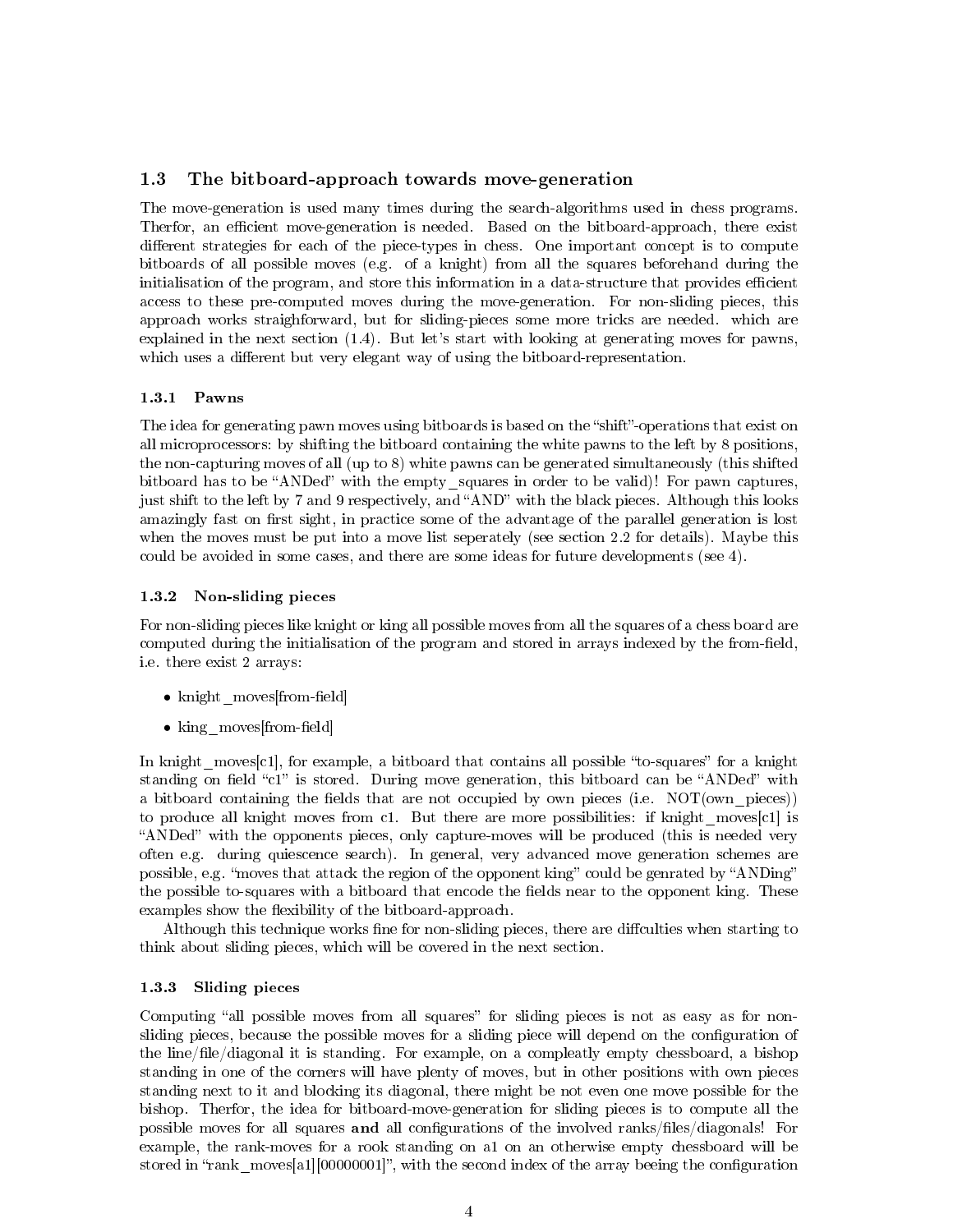of the involved rank (i.e.  $8$  bits, with only "a1" beeing occupied as the rook is standing there itself). This works fine for rank-moves, because the necessary 8 bits for the respective rank can be easily obtained from the bitboard of the occupied pieces (this bitboard consists of 8 byte, and each of those corresponds to one rank). For file-moves of rooks and queens, and especially for the diagonal moves of bishops and queens, things turn out to be much more difficult: the necessary bits about the respective files/diagonals are spread all over the "occupied"-bitboard, they are not "in order", as they are for rank-moves. Here the idea of rotated bitboards helps out.

#### 1.4 Rotated bitboards

The idea of rotated bitboards is to store the bitboards that represents the "occupied squares" not only in the "normal" way, but also in a "rotated" manner. Therfor, the necessary bits representing files/diagonals are "in-order" in those rotated bitboards, as needed by the move-generation (see previous section). The "rotated bitboards" are updated incrementally during the search, i.e. when a move is done or undone. The following bitboards are maintained:

- $\bullet$  board.occ, which represents the occupied squares in the normal representation
- board.occ 190, the board flipped by 90° (for file moves)
- board.occ\_a1h8, for diagonal moves in the direction of the a1h8-diagonal
- board.occ a8h1, for diagonal moves in the direction of the a8h1-diagonal

A detailed description how these bitboards are used during move-generation can be found in sections 2.4.1 and 2.4.2. See the Appendix  $(5)$  for details about how the different rotated bitboards look like.

# 2 Move generation in  $FUSc\#$

 $FUSE\#$  is the chess program developed by the "AG Schachprogrammierung" at the Free University in Berlin ([5]). It is written in  $C\#$  and runs on the Microsoft .NET Framework ([11]). This section aims to give explain in details how the move generator of  $FUSE#$  works. At first an overview of move generation in  $FUSc\#$  is given, then the generation of moves for the different pieces is explained. As explained in section 1.3, there are three main categories of piece-types for move generation:

- 1. Pawns
- 2. Non-sliding pieces (knight, king)
- 3. Sliding pieces (bishop, rook, queen)

For each of these categories, the steps involved in the move-generator of  $FUSc \#$  are explained and illustrated by some snippets from the source-code of  $FUSc#$ . However, for these explainations, not the latest (fine-tuned, and therefor quite unreadable) version of the source-code of the  $FUSc#$ move-generator will be used, but an earlier version where the concepts involved can be seen much clearer. Those concepts of course still form the basis of the move-generator of the latest versions of  $FUSc#$  and  $DarkFUSc#$  (our new engine, both can be downloaded from [6])

#### 2.1 Overview of move generation in  $\text{FUSc}\#$

We will discuss now in detail how the move generator in  $FUSE#$  works. We will only deal with "movegen w" that generates moves for white - there is a symmetrical routine for black, which is based on the same ideas and will not be treated here. The call for "movegen  $w$ " is: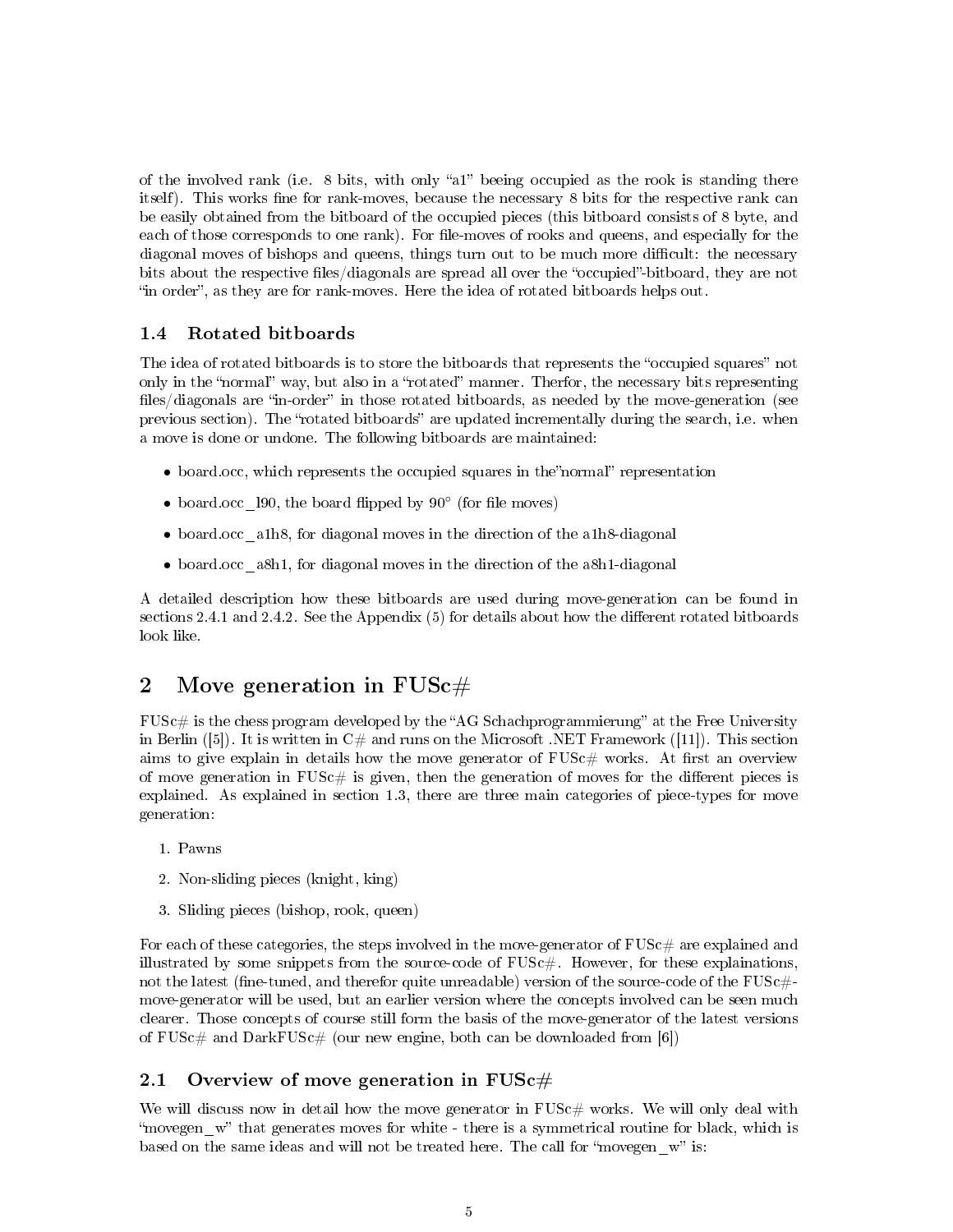int movegen\_w(Move[] movelist, ulong from\_squares, ulong to\_squares)

You can see that movegen w expects 3 parameters:

- a "movelist" to store the generated moves in
- a bitboard (ulong is 64bit in .NET!) of "from squares", which is normally "board.w occ", i.e. all white pieces
- a bitboard of "to\_squares", which is normally "~board.w\_occ", i.e. the complement of all white pieces, but could also be e.g. "board.b occ" to generate only capture moves

In the following sections we will discuss the move generation for the different pieces in detail.

#### 2.2 Pawns

#### 2.2.1 Non-capturing moves

Here is the code-snippet from the  $FUSc$ #-move-generator that generates (one step) non-capturing pawn moves for white:

```
1 // WHITE PAWNS (one step)
2 pawn_fields_empty = ( (board.pawns & from_squares) < < 8) & (~board.occ.ll);
3 tos = pawn_fields_empty & to_squares;
4 froms = \text{tos} >> 8;
5 while (from = GET_LSB(froms))
6 {
7 board.w_attacks |= from;
8 movelist[movenr].from = from;
9 movelist[movenr].to = GET LSB(tos);
10 movelist[movenr].det.ll = 0;
11 movelist[movenr].det.ail.piece = PAWN;
12 movelist[movenr].det.ail.flags = 0;
13 movenr++;
14 CLEAR_LSB(tos);
15 CLEAR_LSB(froms);
16 };
```
In line 2, the idea is to compute a bitboard of all the "empty squares in front of white pawns". To get this, the pawns (standing on the "from squares") are shifted to the left by 8 bits, and the result is "ANDed" with the complement of the "occupied" squares (found in "board.occ.ll"). Then, this "pawn fields empty" is "ANDed" with the "to squares" in order to get the destination squares  $("tos")$  for all the desired moves. The from-squares  $("forms")$  for those moves can be obtained by shifting back the "tos" by again 8 bits. After line 4, all one-step non-capturing pawn moves (that origin from "from squares" and head to "to squares") have been genrated and are encoded in the two bitboards "froms" and "tos". In the while-loop in lines 5-16 those moved are put into the movelist indivudally. Therfor, the individual moves that correspond to the bits in the bitboard "froms" and "tos" must be obtained one-by-one. In line 5, the "Least Significant Bit" (LSB) of "froms" is extracted and saved in the bitboard "from", and in line 9 the same is done for the LSB in "tos" (it is saved in the bitboard "to"). These two bitboards, together with some additional information (like the piece that is moving) is then saved in the movelist (lines 7-12). In lines 13 and 14, the "Least Significant Bits" of "froms" and "tos" are cleared, as this was the move that has just been processed. If there is are bits left in "froms", then the next iteration of the while-loop will extract them, otherwise the generation of one-step non-capturing pawn moves is finished.

Two-step non-capturing pawn moves are generated similarily.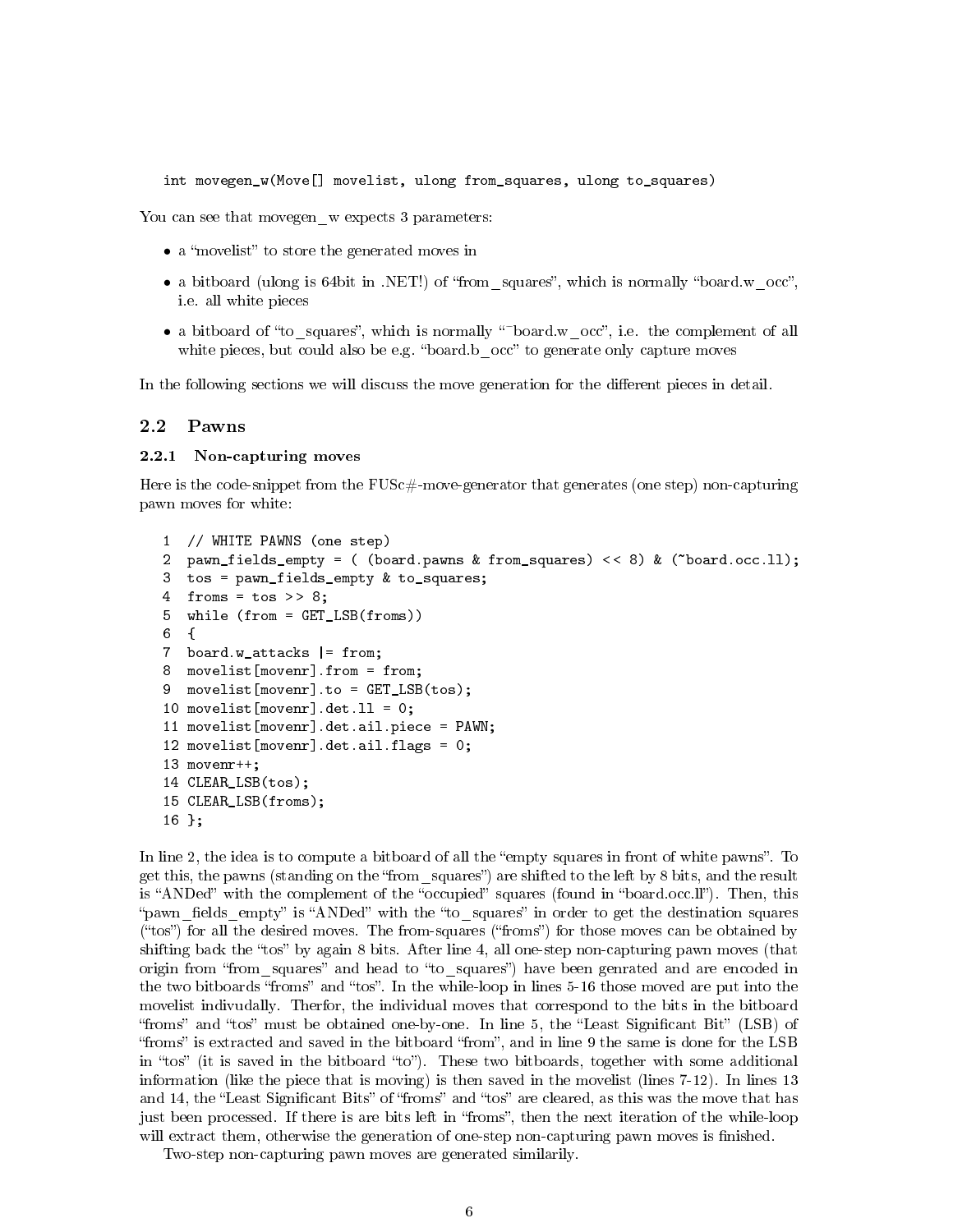#### 2.2.2 Pawn captures

Here is the code-snippet from the  $FUSc$ #-move-generator for generating white pawn captures (to the right side):

```
1 // WHITE PAWNS (captures right)
  2 tos = ( (board.pawns & NOT_RIGHT_EDGE & from_squares) < < 9) & board.b_occ &
to_squares;
  3 froms = tos >> 9;
  4 while (from = GET_LSB(froms))
  5 {
  6 board.w_attacks |= from;
  7 movelist[movenr].from = from;
  8 movelist[movenr].to = GET LSB(tos);
  9 movelist[movenr].det.11 = 0;
  10 movelist[movenr].det.ail.piece = PAWN;
  11 movelist[movenr].det.ail.flags |= NORMAL_CAPTURE;
  12 movenr++;
  13 CLEAR_LSB(tos);
  14 CLEAR_LSB(froms);
  15 };
```
Pawn captures are generated similar to non-capturing pawn moves, although there are some differences: in the code-snippet above, the pawn-captures "to the right side" are generated, that's why the pawns standing on the right edge may not be included in the bitboard that is shifted (this time by 9 positions) in order to generate the moves. To achieve this, a bitboard the bitboard "NOT RIGHT EDGE" is "ANDed" to the pawns before the shift (line 2). Another difference is that now the destination squares must contain black pieces, as we generate pawn captures. Lines 4-15 work like the respective lines for pawn non-capturing moves.

#### 2.2.3 Special moves

To explain the section for en-passent and promotion moves lies beyond the scope of this article. The techniques used base on the concepts introduced in the previous two paragraphs about pawn moves. If you are interested in the concrete implementation, you can download the source of  $FUSc \#$  at our homepage ([5]) and have a look yourself!

#### 2.3 Non-sliding pieces

#### 2.3.1 Knights

Here the a code-snippet from the FUSc#-move-generator that generates moves for the white knight:

```
1 // WHITE KNIGHT
2 froms = board.knights & from_squares;
3 while (from = GET_LSB(froms))
4 {
5 from_nr = get_LSB_nr(from);
6 tos = knight_moves[from_nr] & to_squares;
7 while (to = GET_LSB(tos))
8 {
9 board.w_attacks |= from;
10 movelist[movenr].from = from;
11 movelist[movenr].to = to;
```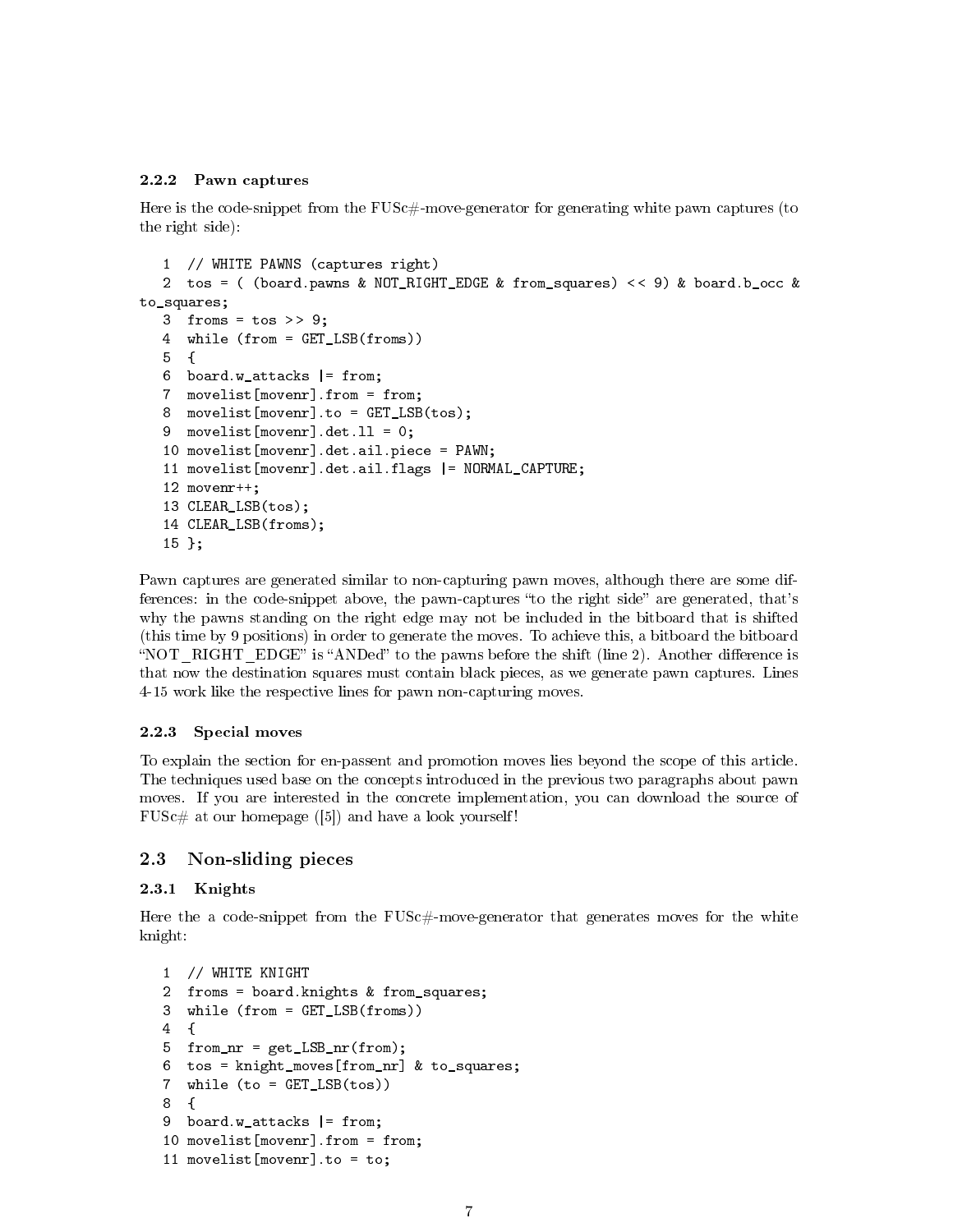```
12 movelist[movenr].det.ll = 0;
13 movelist[movenr].det.ail.piece = KNIGHT;
14 movelist[movenr].det.ail.from nr = from nr;
15 movelist[movenr].det.ail.flags |= FROM_NR_COMPUTED;
16 if (board.b_occ & to) movelist[movenr].det.ail.flags |= NORMAL_CAPTURE;
17 movenr++;
18 CLEAR_LSB(tos);
19 };
20 CLEAR_LSB(froms);
21 };
```
Generating moves for the white knight starts in line 2, where "board.knights" (containing the knights of both colors) is "ANDed" with the "from squares" (which normally contain all the white pieces). The result (a bitboard containing the white knights) is saved in "froms". In line 3 the LSB of "froms" is extracted and saved in the bitboard "from", which then only contains one bit set (at the position where the first white knight resides). Then, in line 5, the number of the bit set in "from" is computed by the routine "get LSB nr(from)" and saved in "from nr". The "from  $n^{\prime\prime}$  is needed to index the array "knight moves" in line 6 (this array contains all ever possible knight moves from the square that is given as index, see section 1.3.2). The destination squares for knight-moves ("tos") are computed by "ANDing" the "knight moves [from nr]" with the "to squares", which could be all empty squares or all black pieces, e.g., if only the generation of certain types of moves is desired (capturing/non-capturing). After that, the generated moves are put in the movelist in lines 7-21.

#### 2.3.2 Kings

The move-generation for the king is analog to the move-generation for kinghts, using "king moves [from nr]" instead of "knight moves<sup>[from nr]</sup>, of course. Like in many other engines, assuring that the king is not left in check after a move is not done inside the move-generator, but inside the searchroutine, i.e. the FUSc#-move-generator produces only pseudo-legal moves that possibly leave the own king in check.

### 2.4 Sliding pieces

#### 2.4.1 Rooks

Here the a code-snippet from the  $FUSE+$ -move-generator that generates moves for the white rook:

```
1 // WHITE ROOK
  2 froms = board.rooks & from_squares;
  3 while (from = GET_LSB(froms))
  4 {
  5 from_nr = get_LSB_nr(from);
  6 rank_pattern = board.occ.byte[from_nr >> 3];
  7 file_pattern = board.occ_190.byte[190_to_normal[from_nr] >> 3];
  8 tos = (rank_moves[from_nr][rank_pattern] | file_moves[from_nr][file_pattern])
& to_squares;
  9 while (to = GET LSB(tos))
  10 f11 board.w attacks |= from;
  12 movelist[movenr].from = from;
  13 movelist[movenr].to = to;
  14 movelist[movenr].det.ll = 0;
  15 movelist[movenr].det.ail.piece = ROOK;
```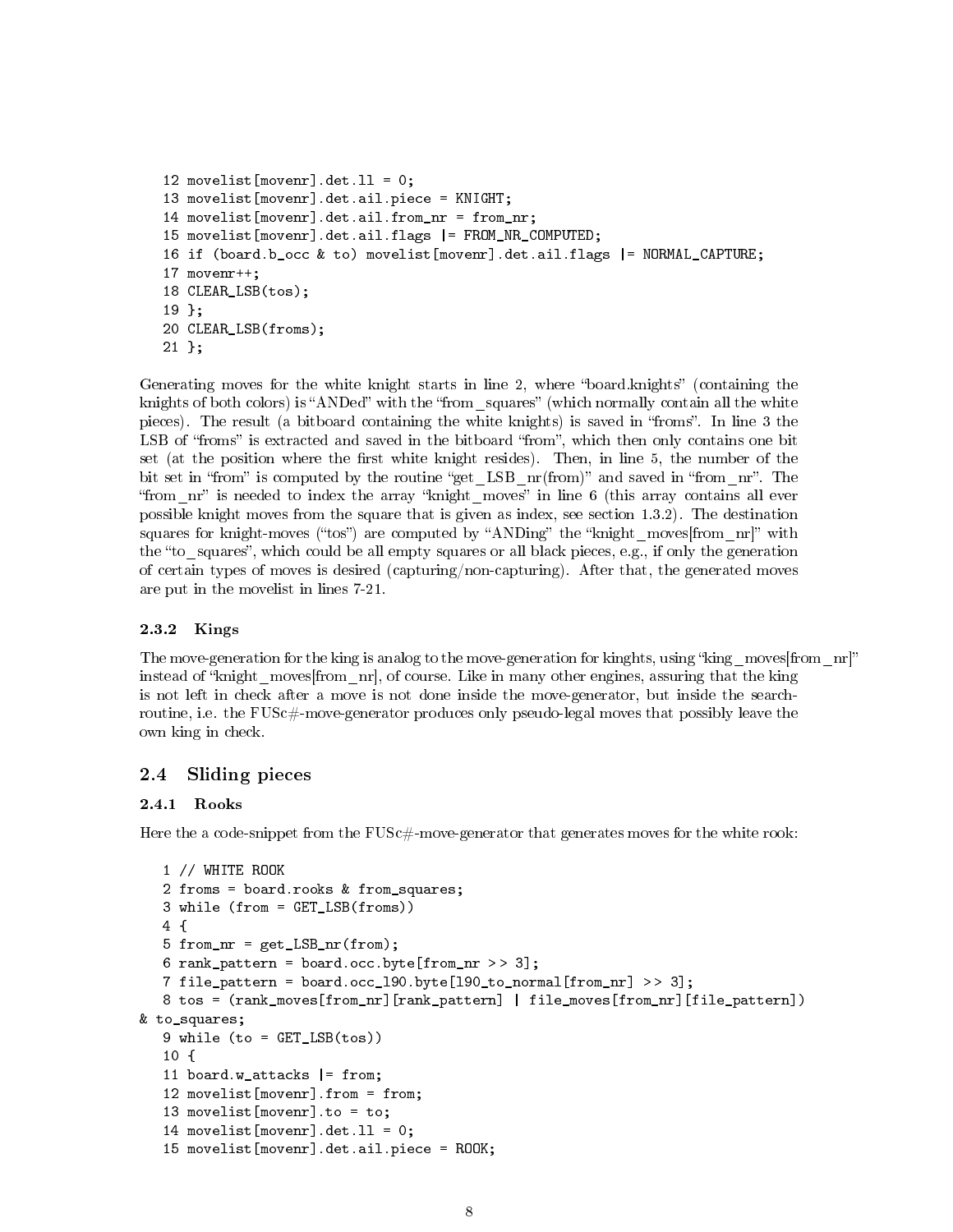```
16 movelist[movenr].det.ail.from_nr = from_nr;
17 movelist[movenr].det.ail.flags |= FROM_NR_COMPUTED;
18 if (board.b occ & to) movelist[movenr].det.ail.flags |= NORMAL CAPTURE;
19 movenr++;
20 CLEAR_LSB(tos);
21 };
22 CLEAR_LSB(froms);
23 };
```
For generating rook-moves, the idea of "rotated biboards" (section 1.4) comes into play. But at first, the white rooks are computed and extracted in lines 2-3, and the number of the square where the rook is standing is computed is line  $5$  and stored in "from  $n r$ " (see previous sections for details). In lines 5 and 6 patterns of the rank and the file on which the rook is standing is saved in "rank pattern" and "file pattern" respectively. These patterns are 8-bit variables that are used to index the "rank moves" and "file moves"-arrays in line 8, in addition to "from  $n^m$ , containing the square where the rook is standing (see section 1.3.3 for details). In line 7, you can see how the idea of accessing the "rotated" representations of the occupied squares works in practice: The desired file-pattern is found in

```
"board.occ 190.byte<sup>[190]</sup> to normal<sup>[from nr] >> 3]"</sup>
```
Let's look at the individual parts of this expression:

- "board.occ\_l90" contains a bitboard of the occupied squares, shifted by 90° to the left
- this bitboard consists of 8 bytes (i.e. 64bits), that can be accessed individually by "board.occ\_l90.byte[0]" to "board.occ l90.byte[7]"
- in order to get the correct byte-number, the "from  $n^r$ " is converted to the "l90"-square-nr by accessing the array "190 to normal" with index "from nr" and shifted to the right by 3 bits
- this last shift can also be seen in line 6. When shifting "from  $n r$ " (a number from 0...63) to the right by 3 bits, you will get the number of the byte where the bit corresponding to the "from nr" resides

Thus, after line 6 and 7, you have the correct patterns stored in "rank pattern" and "file pattern". These are used to access the pre-computed "rank moves" and "file moves" arrays in line 8, where the bitboard of the possible destination squares for rook-moves ("tos") is computed. The individual moves are put in the movelist in lines 9-23 as decribed above.

#### 2.4.2 Bishops

Here the a code-snippet from the  $FUSE#$ -move-generator that generates moves for the white rook:

```
1 // WHITE BISHOP
  2 froms = board.bishops & from_squares;
  3 while (from = GET_LSB(froms))
  4 {
  5 from_nr = get_LSB_nr(from);
  6 alh8_pattern = board.occ_alh8.byte[alh8_to_normal[from_nr] >> 3];
  7 a8h1_pattern = board.occ_a8h1.byte[a8h1_to_normal[from_nr] > > 3];
  8 tos = (a1h8 moves[from_nr][a1h8_pattern] | a8h1_moves[from_nr][a8h1_pattern])
& to_squares;
  9 while (to = GET_LSB(tos))
```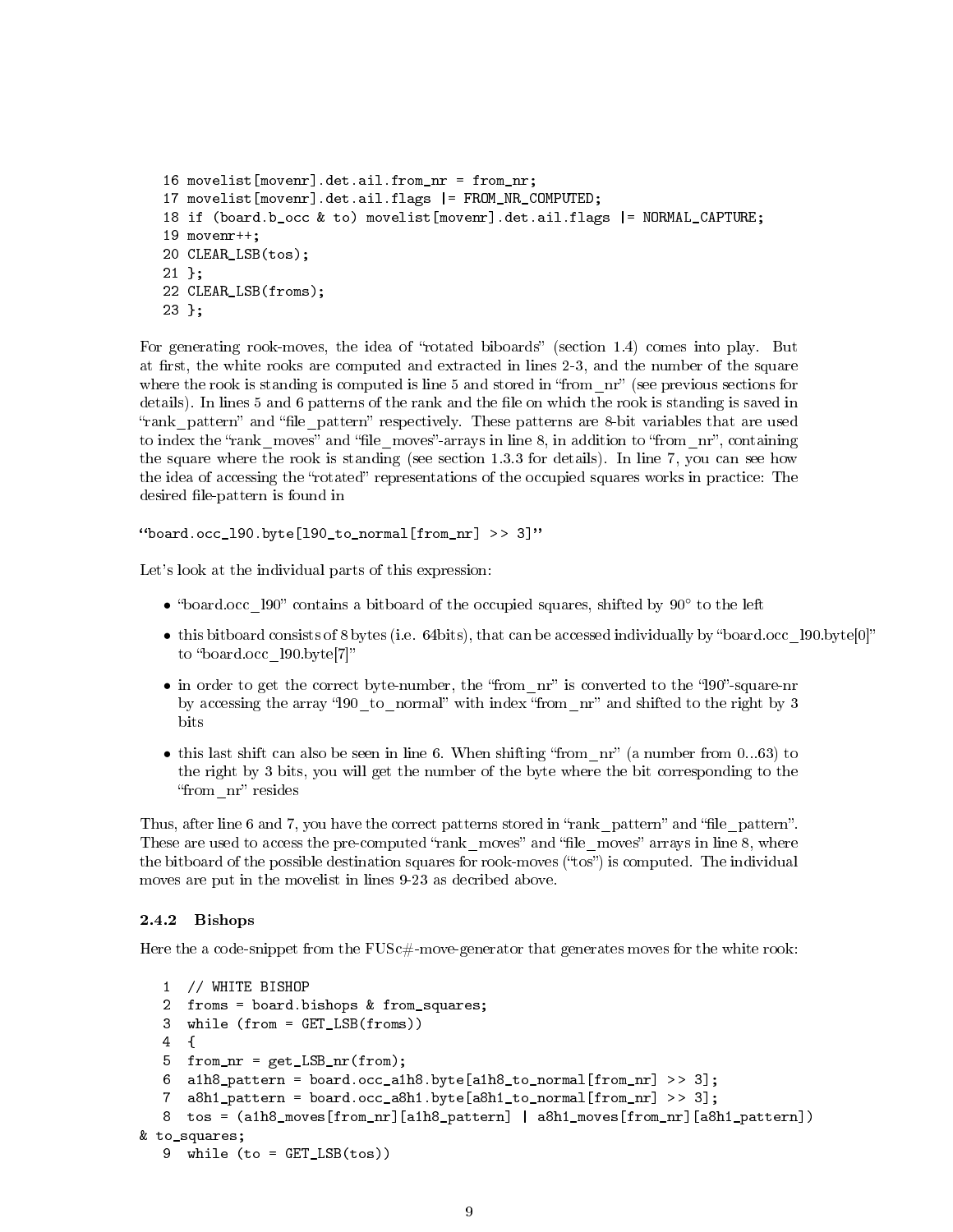```
10 {
11 board.w attacks |= from;
12 movelist[movenr].from = from;
13 movelist[movenr].to = to;
14 movelist[movenr].det.ll = 0;
15 movelist[movenr].det.ail.piece = BISHOP;
16 movelist[movenr].det.ail.from_nr = from_nr;
17 movelist[movenr].det.ail.flags |= FROM_NR_COMPUTED;
18 if (board.b_occ & to) movelist[movenr].det.ail.flags |= NORMAL_CAPTURE;
19 movenr++;
20 CLEAR_LSB(tos);
21 };
22 CLEAR_LSB(froms);
23 };
```
The move generation for bishops is quite similar to the move generation for rooks. In line 6 and 7 the needed patterns (this times for the two diagonal directions) are computed, whereas the arrays with the pre-computed moves are accessed in line 8. Note that for bishop moves, the corresponding rotated bitboards are called "board.occ\_a1h8" and "board.occ\_a8h1". For details on how these rotated bitboards look like, please have a look at the Appendix (5). Again, the individual moves are put in the movelist in lines 9-23, as described earlier.

### 2.4.3 Queens

The queens moves are generated in the same way as the rook and bishop moves. Basically, the idea is to generate bitboards for all  $rank/file/diagonal$  moves from the square the queen is standing on, and "ORing" all of those bitboards in order to get a bitboard with all the queen moves. Again, the individual moves are then put in the movelist, as described earlier.

# 3 Verifying the move-generator in  $FUSc \#$

Constructing a basic move-generator is not too hard, since the basic rules for piece-movements in chess are manageable both in number and complexity. However, when also considering special moves like castling, promotion and en-passent and the huge number of possible chess positions there are some really tricky cases to handle - and the question arises how to make sure that the move-generator of one's chess program works 100% correct, even in awkward and seldom ocurring yet possible positions. "Manually" checking the move-lists of the program is possible for only a very limited number of positions - nevertheless it should of course be done in the process of developing a chess program, although it can always only be a first step. A more advanced method to verify the move-generator of a chess engine have been developed is to use the command "perft".

### 3.1 The "perft"-idea

The basic idea is to implement a "perft"-command to the chess engine which will construct a minmax-tree untill a fixed depth and count all the generated nodes. This number can be compared to the number of nodes generated by the "perft"-command of other chess engines, and there exist Web-Sites with both a collection of chess positions and the corresponding correct "perft"numbers for several depths (see [10]). Of course, special attention should be given to positions involving "special moves" like castling, en-passent and promotion. One important point is that the search conducted by the "perft"-command must construct a plain minmax-tree without alpha-beta, transpositions tables, quiescence search, search extensions or any forward pruning techniques like null-moves.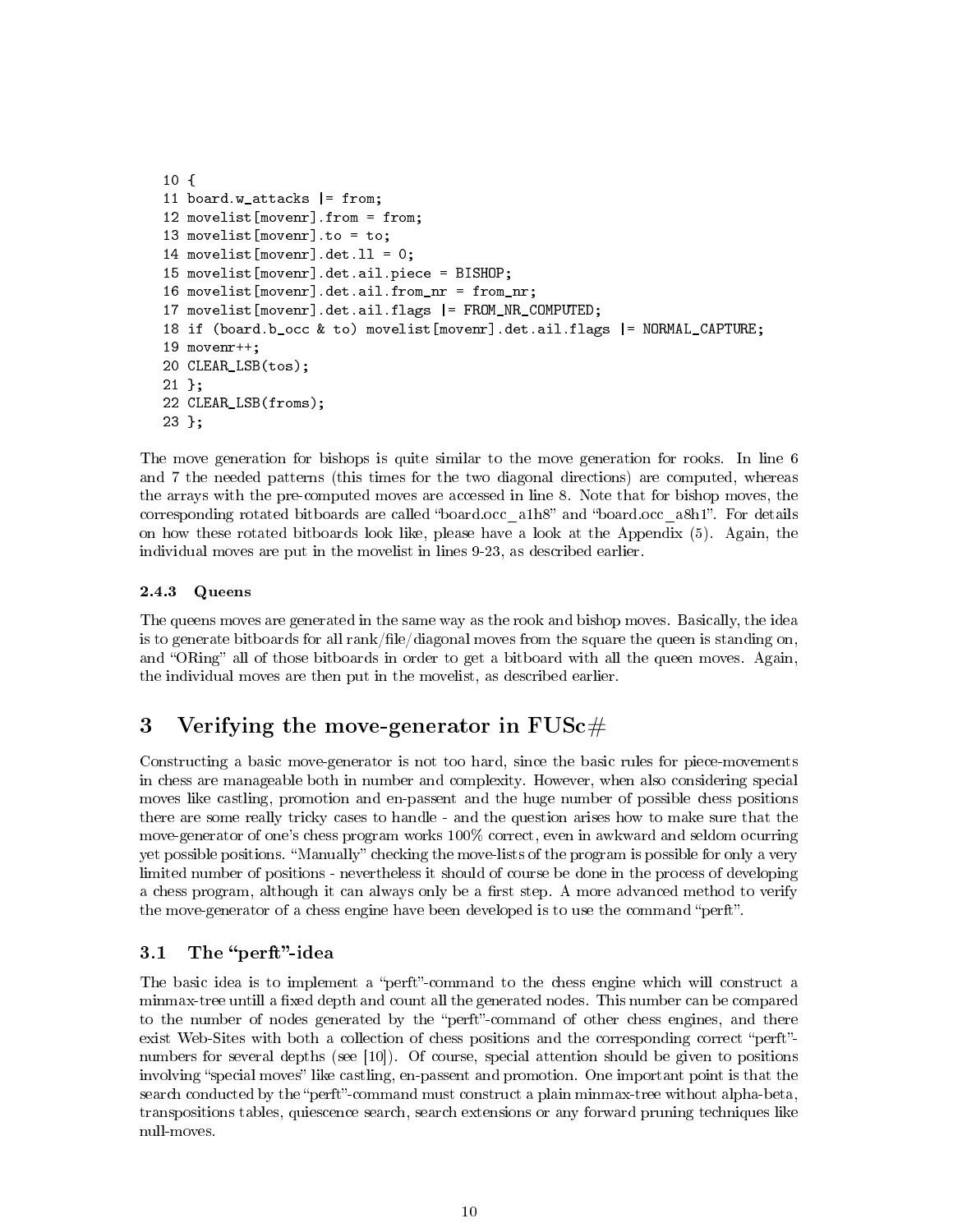### 3.2 Test positions

#### 3.2.1 The start postion

The correct results for the "perft"-command at the start position are given in the following table. It is clear that for depth 1 (i.e. "move generation for white and counting the nodes") the result is 20, as there are 20 legalmoves for white in the start position in chess:

| Depth          | Perft (Depth)          |
|----------------|------------------------|
| 1              | 20                     |
| $\overline{2}$ | 400                    |
| 3              | 8,902                  |
| 4              | 197,281                |
| 5              | 4,865,609              |
| 6              | 119,060,324            |
| 7              | 3,195,901,860          |
| 8              | 84,998,978,956         |
| 9              | 2,439,530,234,167      |
| 10             | 69, 352, 859, 712, 417 |

#### 3.2.2 A middlegame position

-

The following position involves castling, en-passent and promotion (at least in higher depths) for both sides.

The FEN-Code is r3k2r/p1ppqpb1/bn2pnp1/3PN3/1p2P3/2N2Q1p/PPPBBPPP/R3K2R w KQkq



The correct results are:

| Depth | Perft (Depth) |
|-------|---------------|
|       | 48            |
| 2     | 2039          |
| 3     | 97.862        |
| 4     | 4,085,603     |
| 5     | 193,690,690   |
| հ     | 8,031,647,685 |

#### 3.2.3 An endgame Position

Here is an endgame-poistion with FEN-code 8/2p5/3p4/KP5r/1R3p1k/8/4P1P1/8 w - -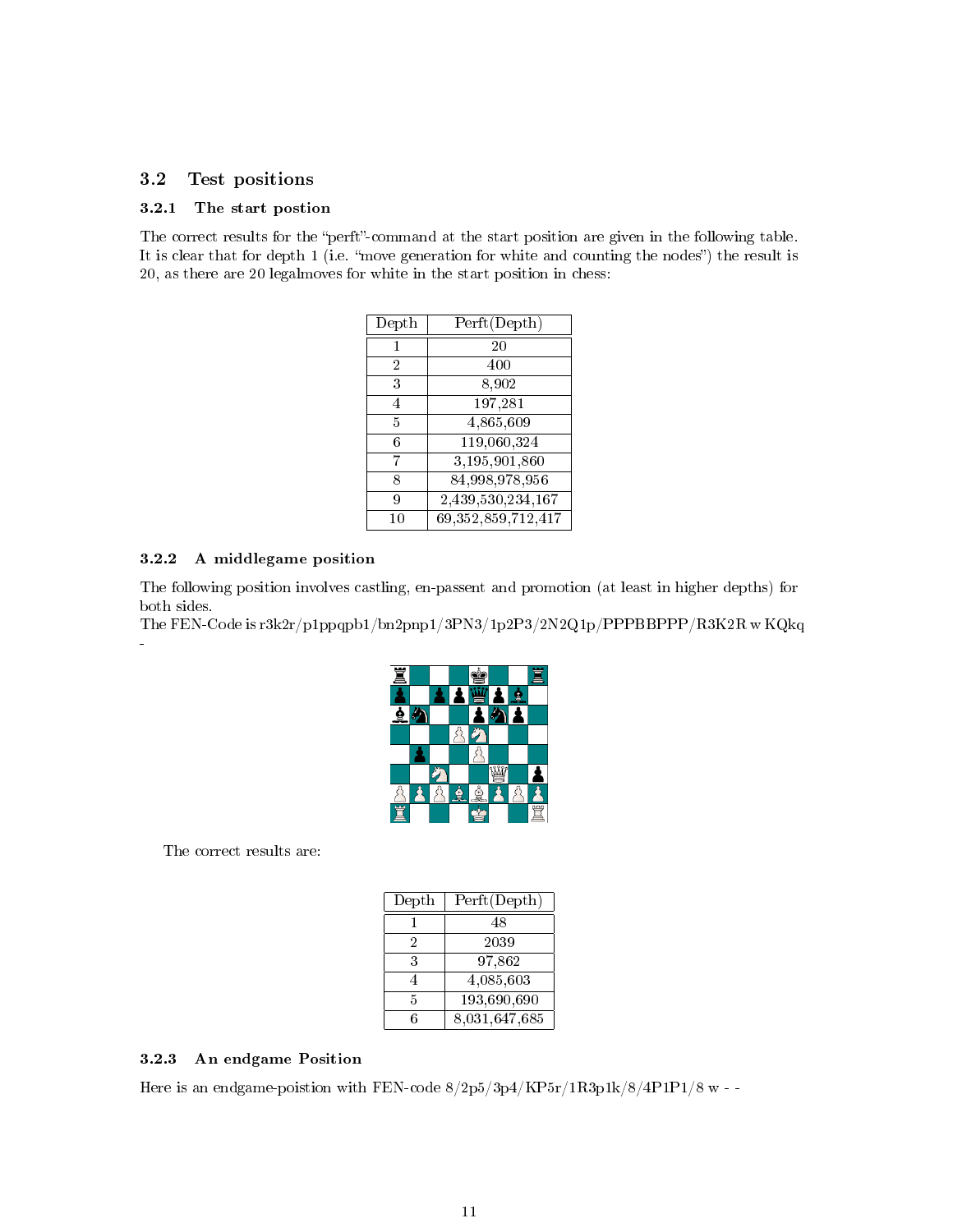

The correct results are:

| Depth | Perft (Depth) |
|-------|---------------|
|       | 14            |
| 2     | 191           |
| 3     | 2,812         |
| 4     | 43,238        |
| 5     | 674,624       |
| 6     | 11,030,083    |
|       | 178,633,661   |

### 3.3 Results of Crafty and  $FUSc\#$

In order to test the move-generator of  $FUSc\#$ , the three positions described above were loaded into the program and the "perft"-command was executed. In order to re-check the results, the experiment was also done with Crafty (version 1919p3, see [9]). See the Appendix (5.2) for the detailed output of both programs in the three positions.

# 4 Conclusions and further research

In this paper, the ideas behind the rotated bitboard board representations were explained and illustrated at the chess program  $F$ usch $\#$ , which uses this technique in order to construct an efficient the move-generator. When we introduced this concept to our chess program, we observed a huge speedup compared to the old version of  $FUSc\#$ , which used the array-representation. However, when it comes to speed, other chess programs like "Crafty" perform much better in terms of "nodes per second", which is closely related to the speed of the move-generator (this can also be seen at the execution time of the "perft"-command, which is also much faster in Crafty than in  $FUSc\#$ ). FUSc $\#$  is written in  $C\#$  and runs on Microsoft Framework .NET, which means that the source-code of  $FUSc \#$  is not compiled into machine language directly, but into the "Microsoft" Intermediate Language" (MSIL), which is translated into machine language by the JIT-compiler  $"Just in Time"$  of the .NET-Framework at execution time. Crafty, on the contrary, was written in C, is compiled directly into machine language, and uses compilers that makes intensive use of optimizations at compiling time (like gcc, see). That's why a big part of the difference in performance can be explained by the use of dierent programming frameworks - .NET was not made for low-level high-performance applications in the first place, but for distributed computing, web services etc. Additionally,  $FUSc\#$  was in the past mainly a research project not with the aim of fine-tuning the move-generator or the search function of chess programs, but to experiment with new ideas in chess programming like machine learning, neuronal networks (see [7]). That's why it is understandable that it can not compete with professional programs that were developed and tuned for many years by professional programmers and/or chess players. Nevertheless, the performance and chess skill of  $FUSc$  have improved steadily over the last three years although the development of  $FUSc\#$  was done by students in their free time, the team was changing often etc. It is has successfully playing at the FUSc#-servers for move than one year now, and has all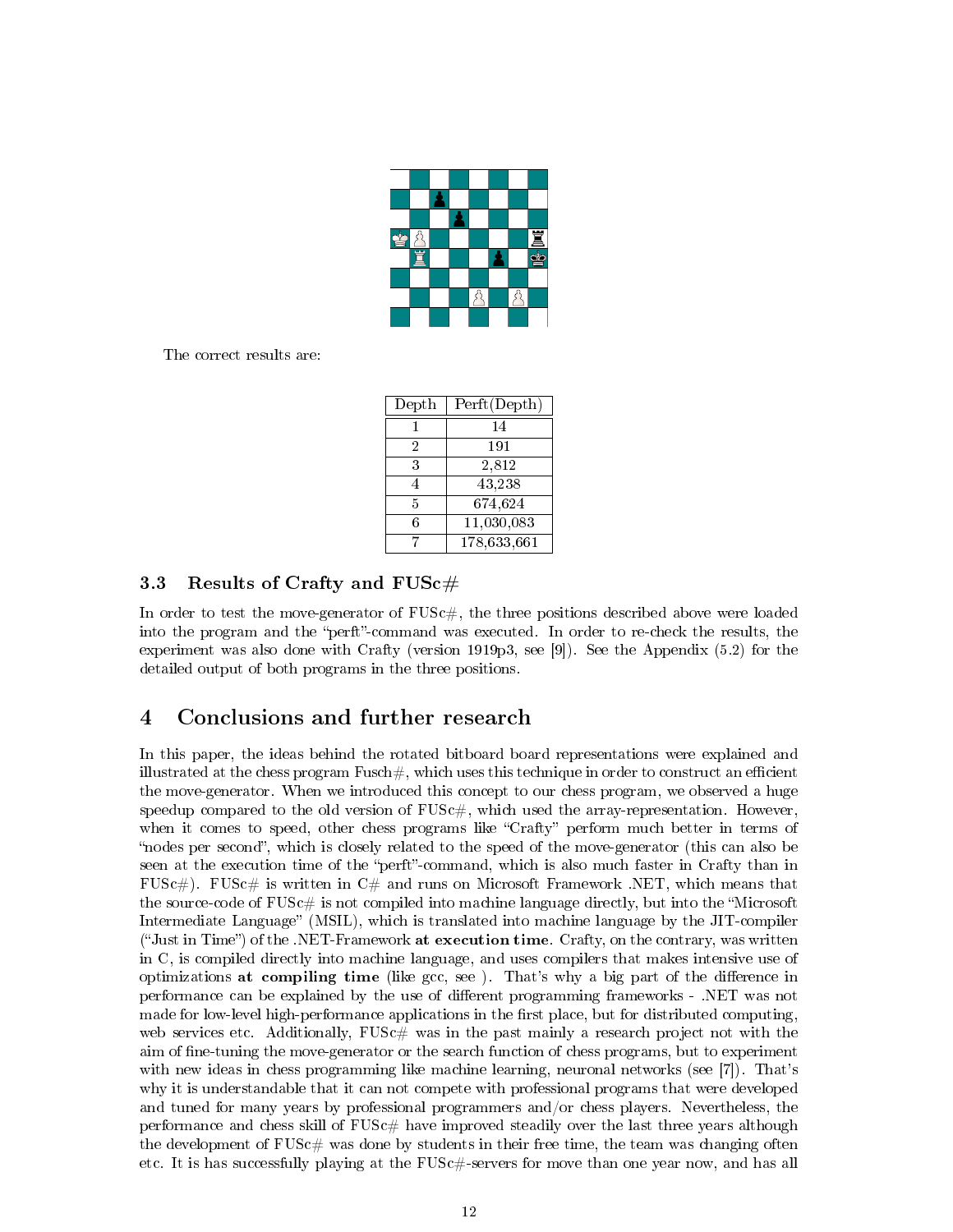features of modern uci-engines as well as some interesting additions like a self-learning opening book.

An interesting open question is if it is possible to construct a high-perfomance chess playing programm for the .NET-Framework. To our knowledge,  $FUSE\#$  is the only mature chess engine written for .NET. In general, there are some possibilities in the .NET-Framework for performance tuning that were not used in  $FUSc\#$  until now, like the utilization of "inline-assembly" or the usage of .NET-compilers. An interesting perspective arises with the arrival of 64bit processors (like  $\rm AMD64\text{-}chips, that are relatively cheaply available, because first experiments show that the .NET-$ Framework and  $FUSc\#$  heavily profit from the 64bit enviroment (the "nps" were roughly doubled without any source code changes!). Even more promising could be port of  $FUSc#$  to the new "64bit-Dualcore"-CPUs, although this step would need a rewrite of major parts of the program (e.g. conducting a parallel the alpha-beta-search). Nevertheless, this could be an interesting perspective, as there are many multiprocessor systems based on AMD64-processors (e.g. with AMD Opteron) available, that could form a base for future running enviroments of a "DeepFUSc#"-program.

## 5 Appendix

#### 5.1 Rotated bitboards in detail

This section should illustrate how the chess-board looks like in the "rotated bitboards". After the "normal" bitboard, the flipped bitboard (rotated to the left by  $90°$ ) as well as the two bitboards needed for move generation in direction of the two diagonals (the "a1h8" and the "a8h1"-bitboard) will be shown. For more information, please have a look at [2].

#### 5.1.1 The normal bitboard

This is the "normal" bitboard, as used in many places in the program:

a8 b8 c8 d8 e8 f8 g8 h8 a7 b7 c7 d7 e7 f7 g7 h7 a6 b6 c6 d6 e6 f6 g6 h6 a5 b5 c5 d5 e5 f5 g5 h5 a4 b4 c4 d4 e4 f4 g4 h4 a3 b3 c3 d3 e3 f3 g3 h3 a2 b2 c2 d2 e2 f2 g2 h2 a1 b1 c1 d1 e1 f1 g1 h1

#### $5.1.2$  The flipped bitboard ("190")

The "flipped" bitboard is stored in "board.occ 190" and used to generate moves along files for rooks and queens:

> a8 a7 a6 a5 a4 a3 a2 a1 b8 b7 b6 b5 b4 b3 b2 b1 c8 c7 c6 c5 c4 c3 c2 c1 d8 d7 d6 d5 d4 d3 d2 d1 e8 e7 e6 e5 e4 e3 e2 e1 f8 f7 f6 f5 f4 f3 f2 f1 g8 g7 g6 g5 g4 g3 g2 g1 h8 h7 h6 h5 h4 h3 h2 h1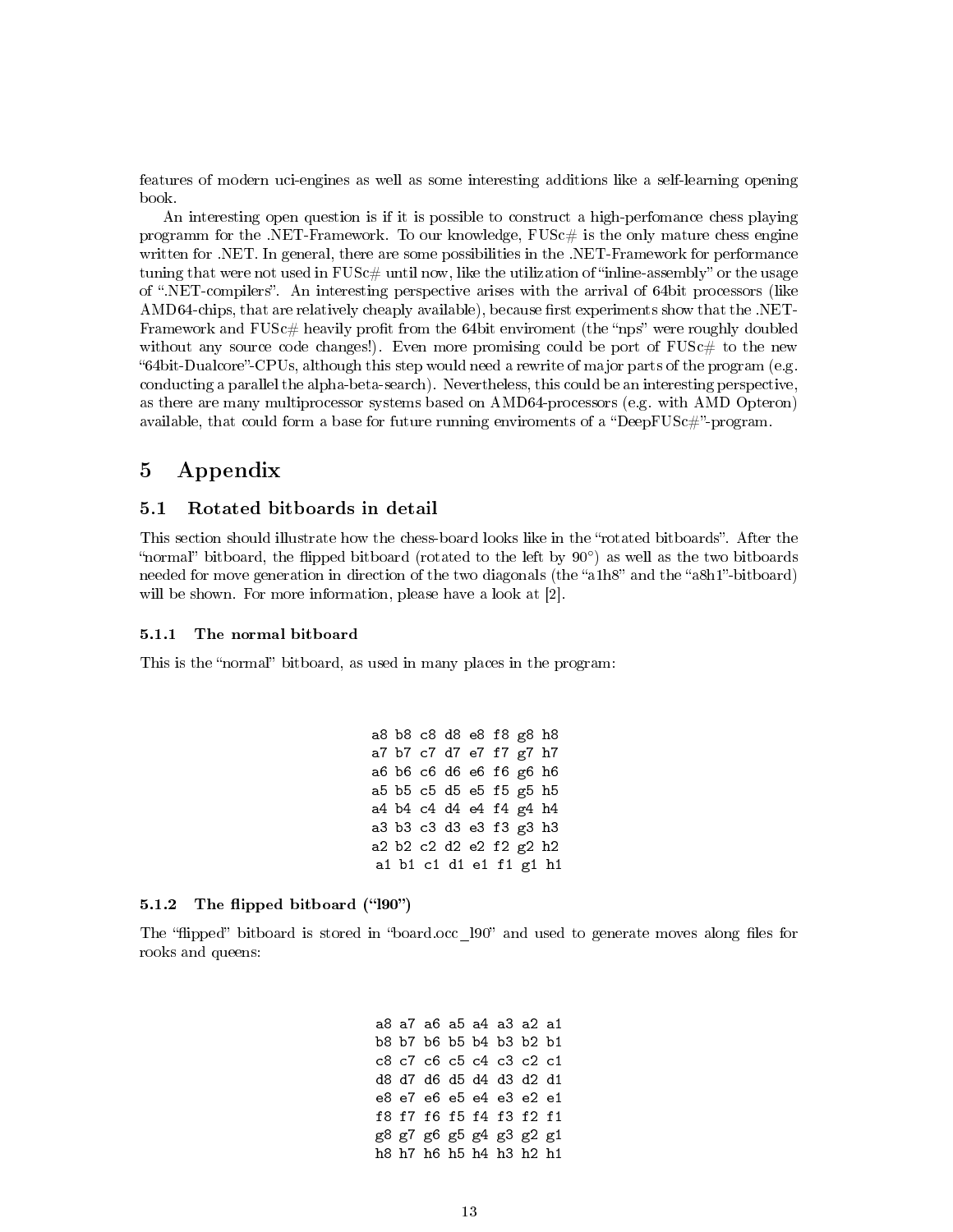#### 5.1.3 The a1h8 bitboard

The alboard is stored in "board.occ\_alboard" and used to generate diagonal moves in direction of the "a1h8-diagonal" for bishops and queens. Note that in this "compressed" representation, it must be assured that a piece can not "jump over the edge" of the chessboard and re-enter it on the other side because this would allow illegal moves. This must be taken care of during the initialisation of the bitboards, where all the legal diagonal moves in the direction of the a1h8-diagonal are encoded into the "a1h8\_moves"-array. The edge of the board is marked with the symbol "|" in the following figure:

> a8 | b1 c2 d3 e4 f5 g6 h7 a7 b8 | c1 d2 e3 f4 g5 h6 a6 b7 c8 | d1 e2 f3 g4 h5 a5 b6 c7 d8 | e1 f2 g3 h4 a4 b5 c6 d7 e8 | f1 g2 h3 a3 b4 c5 d6 e7 f8 | g1 h2 a2 b3 c4 d5 e6 f7 g8 | h1 a1 b2 c3 d4 e5 f6 g7 h8

#### 5.1.4 The a8h1 bitboard

The a1h8 bitboard is stored in "board.occ\_a1h8" and used to generate diagonal moves in direction of the "a1h8-diagonal" for bishops and queens. The edge of the board is again marked with the symbol " $\mathbf{v}$ " in the following figure (see above):

> a8 b7 c6 d5 e4 f3 g2 h1 a7 b6 c5 d4 e3 f2 g1 | h8 a6 b5 c4 d3 e2 f1 | g8 h7 a5 b4 c3 d2 e1 | f8 g7 h6 a4 b3 c2 d1 | e8 f7 g6 h5 a3 b2 c1 | d8 e7 f6 g5 h4 a2 b1 | c8 d7 e6 f5 g4 h3 a1 | b8 c7 d6 e5 f4 g3 h2

### 5.2 "perft"-output for  $FUSc\#$  and Crafty

As a proove for the correctness of the  $FUSc#$  move generator, the position described in section 3.2 are loaded into  $FUSc \#$  and Crafty. Then the "perft"-command is executed. All the computed numbers turn out to be correct for both  $FUSc#$  and Crafty! For reference, you find the original output in the following two sections.

#### $5.2.1$   $FUSc#$

In FUSc $\#$ , the "perft"-command is implemented as "debug counodes", in order to be consistent with the other debugging commands (that can be obtained by entering "debug help" at the command prompt). Here is the output up to depth 5:

```
debug countnodes 1
Minmax-Suche bis Tiefe 1
Besuchte Knoten: 20
debug countnodes 2
```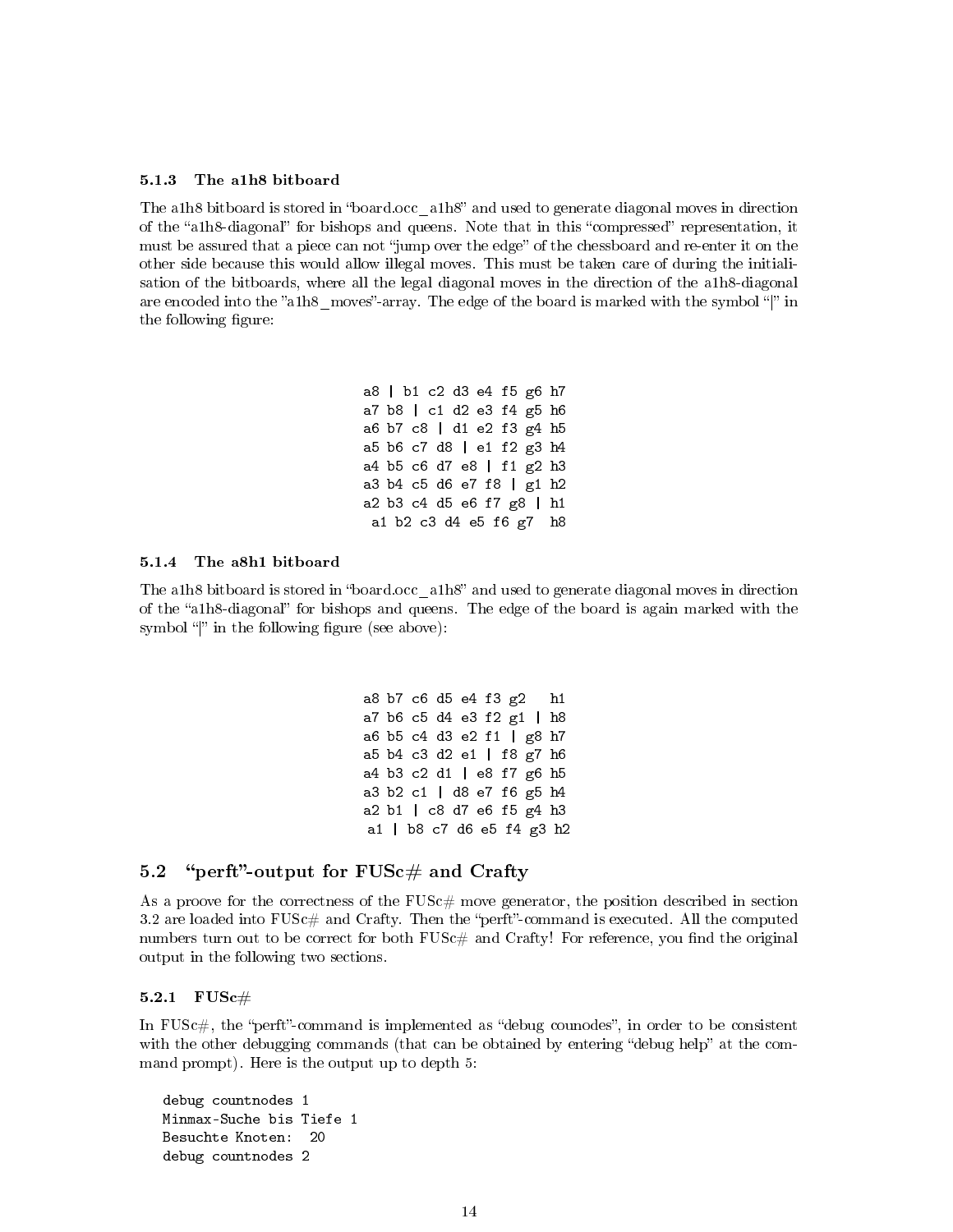```
Minmax-Suche bis Tiefe 2
Besuchte Knoten: 400
debug countnodes 3
Minmax-Suche bis Tiefe 3
Besuchte Knoten: 8902
debug countnodes 4
Minmax-Suche bis Tiefe 4
Besuchte Knoten: 197281
debug countnodes 5
Minmax-Suche bis Tiefe 5
Besuchte Knoten: 4865609
```
Now the middlegame-position:

```
position fen r3k2r/p1ppqpb1/bn2pnp1/3PN3/1p2P3/2N2Q1p/PPPBBPPP/R3K2R w KQkq -
debug countnodes 1
Minmax-Suche bis Tiefe 1
Besuchte Knoten: 48
debug countnodes 2
Minmax-Suche bis Tiefe 2
Besuchte Knoten: 2039
debug countnodes 3
Minmax-Suche bis Tiefe 3
Besuchte Knoten: 97862
debug countnodes 4
Minmax-Suche bis Tiefe 4
Besuchte Knoten: 4085603
```
And now the endgame-position:

```
position fen 8/2p5/3p4/KP5r/1R3p1k/8/4P1P1/8 w - -
debug countnodes 1
Minmax-Suche bis Tiefe 1
Besuchte Knoten: 14
debug countnodes 2
Minmax-Suche bis Tiefe 2
Besuchte Knoten: 191
debug countnodes 3
Minmax-Suche bis Tiefe 3
Besuchte Knoten: 2812
debug countnodes 4
Minmax-Suche bis Tiefe 4
Besuchte Knoten: 43238
debug countnodes 5
Minmax-Suche bis Tiefe 5
Besuchte Knoten: 674624
debug countnodes 6
Minmax-Suche bis Tiefe 6
Besuchte Knoten: 11030083
```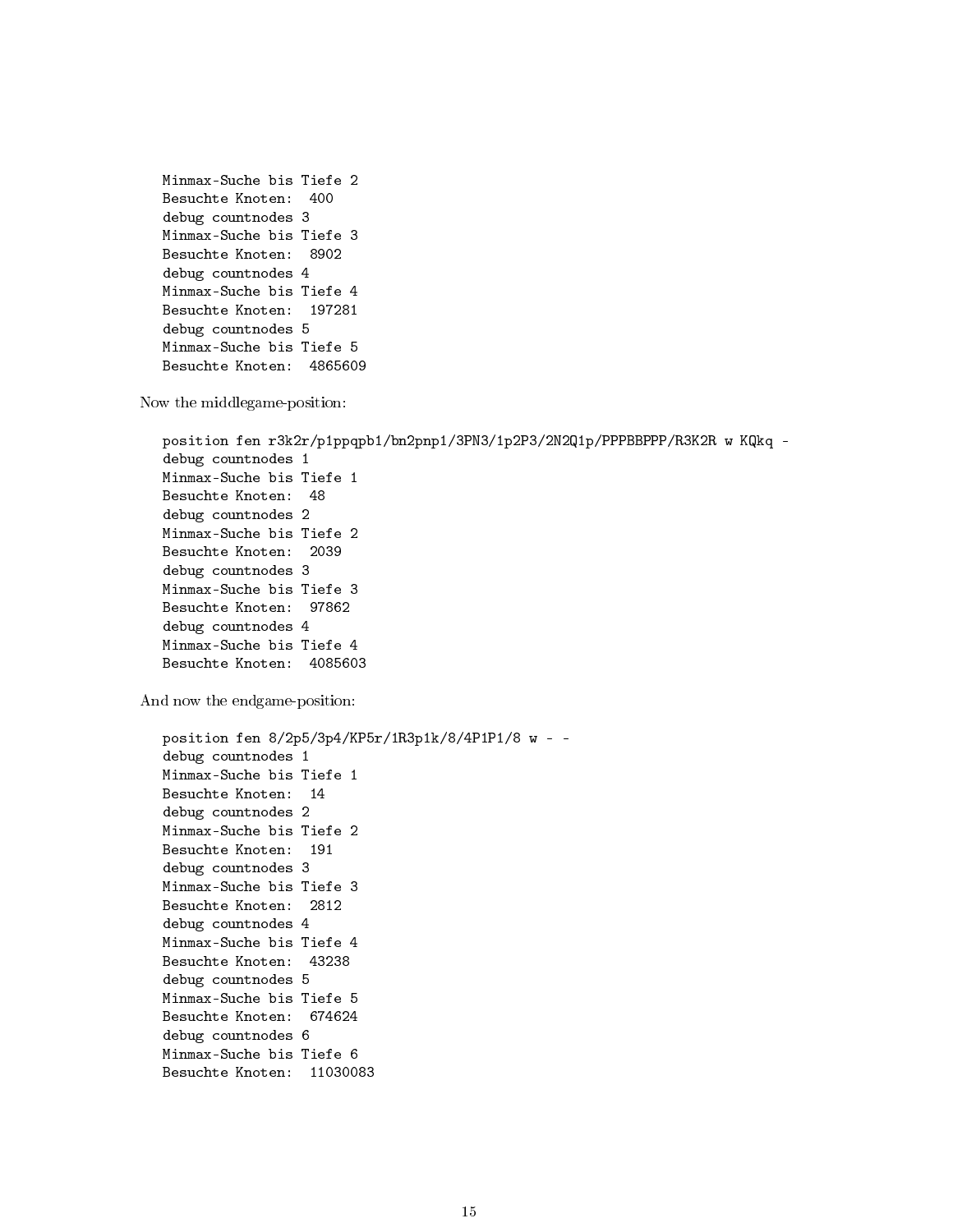#### 5.2.2 Crafty

Here is the output of Crafty in the start-position:

```
White(1): perft 1
total moves=20 time=0.00
White(1): perft 2
total moves=400 time=0.00
White(1): perft 3
total moves=8902 time=0.00
White(1): perft 4
total moves=197281 time=0.26
White(1): perft 5
total moves=4865609 time=6.66
White(1): perft 6
total moves=119060324 time=283.79
```
Now the middlegame-position:

White(1): setboard r3k2r/p1ppqpb1/bn2pnp1/3PN3/1p2P3/2N2Q1p/PPPBBPPP/R3K2R w KQkq -

```
White(1): perft 1
total moves=48 time=0.00
White(1): perft 2
total moves=2039 time=0.00
White(1): perft 3
total moves=97862 time=0.10
White(1): perft 4
total moves=4085603 time=4.52
```
And now the endgame-position:

White(1): setboard  $8/2p5/3p4/KP5r/1R3p1k/8/4P1P1/8$  w --White(1): perft 1 total moves=14 time=0.00 White(1): perft 2 total moves=191 time=0.00 White(1): perft 3 total moves=2812 time=0.00 White(1): perft 4 total moves=43238 time=0.04 White(1): perft 5 total moves=674624 time=0.86 White(1): perft 6 total moves=11030083 time=22.34

# References

- [1] Heinz, Ernst A., Scalable search in computer chess, Vieweg, 2000
- [2] Ernst A.Heinz: How DarkThought plays chess, http://supertech.lcs.mit.edu/~heinz/dt/node2.html
- [3] Frey, P.W. (editor), Chess skill in man and machine, Springer, 2nd edition 1983
- [4] Plaat, Aske: RESEARCH, RE:SEARCH & RE-SEARCH, Tinbergen Institute, 1996